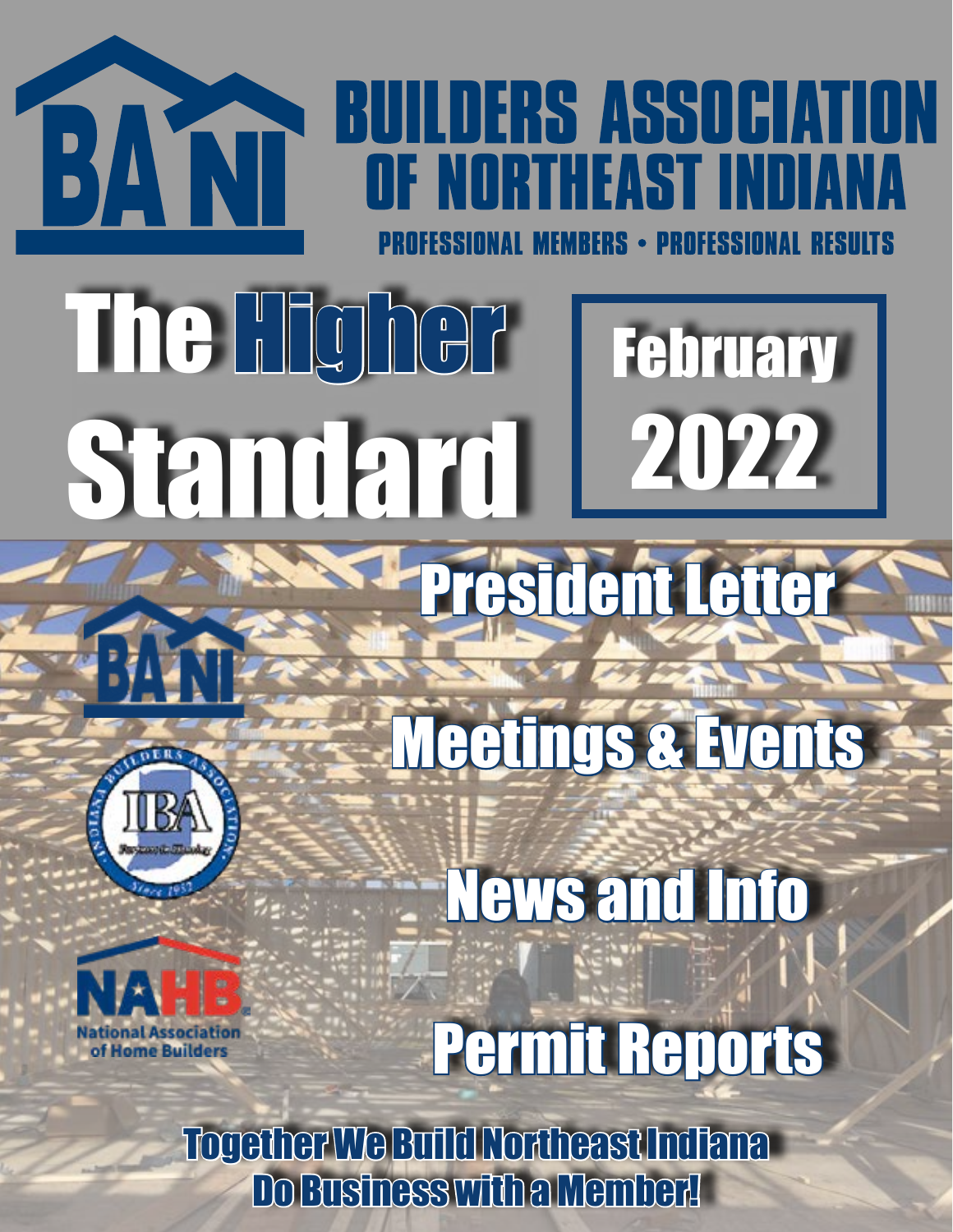

## BANI Members,

Have you thought about your vision for your company or division lately? Is it big enough? Have you conveyed the vision to your team? Have you taken steps to implement it? Imagine the companies and organizations that we could build if we dared to create clear, audacious visions for our companies, and were able to energize our teams around them. I recently read a book called The Vision Driven Leader by Michael Hyatt. In the book, Hyatt posited that the most limiting force in businesses and organizations is a lack of vision from leaders. Rather than invigorating teams to new levels of accomplishment, most leaders are stuck managing the status quo. The past couple of years have been difficult to focus on much beyond immediate challenges –product and material delays, scheduling nightmares, rising costs, etc... Maybe that will be one of the most significant impacts of the Covid era – the hyper advancement of an environment that consumes attention in the immediate rather than promoting long-term planning and vision. However, as leaders of our businesses and organizations, we must protect the time and energy required to create, convey, and energize the overriding visions of our companies and organizations.

Here at BANI, we have several exciting opportunities coming up at the end of February and first of March. We will be headed to the State House on February 28th for the annual Legislative Lunch with Indiana state legislatures. The Indiana Builders Association will also be giving legislative updates on what they have been working on on our behalf. If you are interested in joining us, feel free to contact myself, Ian, or Chris for more information and to see if we might be able to share rides.

Q3 MEETING July 12th

Another huge benefit that is coming up the first week of March is the opportunity to earn the Certified Green Professional (CGP) and the Certified Aging in Place (CAPS) designations for free! The IBA is offering free in-person classes March 2-4 for the CAPS designation, and free hybrid classes (one in person on March 1 and one ondemand online) for the CGP designation. I would strongly encourage our members to take advantage of this free educational opportunity to gain a professional designation. For more information and to register visit the IBA's website - business.buildindiana. org/events.

Locally, our 3rd Annual Lego Build-Off will be happening again in March! If you have kids, grandkids, neighbors, or friends with kids ages 6-15, be sure to have them submit their creative Lego build. We will be accepting entries until March 31st to Ian or through our BANI Facebook page. We also have sponsorships still available. This is a great event to reach our local community and create touch points with the next generation.

Have a great February, and hopefully we'll start to see some warmer weather soon!

Lou Salge



## New Member Welcome

## Member Shoutout

## 2022 Board Meetings

Q1 Meeting January 11th

Q2 MEETING

April 12th

Q4 Meeting October 11th

## 2022 Events Calendar

## February

Legislative Conference (28th)

## MARCH

Youth Lego Build-Off Competition (All Month)

## JUNE

Golf Outing (8th)

## **SEPTEMBER**

Builder's Parade (16th, 17th, 18th)

## **OCTOBER**

Annual Ball Drop Fundraiser (TBD)

## **NOVEMBER**

Chili Cook-Off (15th)

## **DECEMBER**

Christmas Party (6th)

All members are welcome to attend board meetings to learn more about the association and the association's on-going business!

## **BUILDERS ASSOCIATION** OF NORTHEAST INDIANA **PROFESSIONAL MEMBERS • PROFESSIONAL RESULTS**

Do you know someone that could benefit from being a member of BANI?!

Feel free to reach out to Lou, Chris or Ian for assistance in explaining the many benefits of BANI and how their involvement not only makes us stronger as an organziation, but helps improve and strenghten the building industry throughout northeast Indiana.

We are always looking for new members, especially those who want to be involved! If you or someone you know would like to get involved in any of our upcoming events (Golf Outing, Parade of Homes, etc.) please reach out to Chris or Ian to see what volunteer opportunities may exist!

Thank you to our 2022 Board Members who have committed to helping BANI grow! Our board is made up of members representatives from Four Seasons Design & Remodeling, Bob Buescher Homes, Home Lumber, Urnest Construction, Pella Windows and Carter Lumber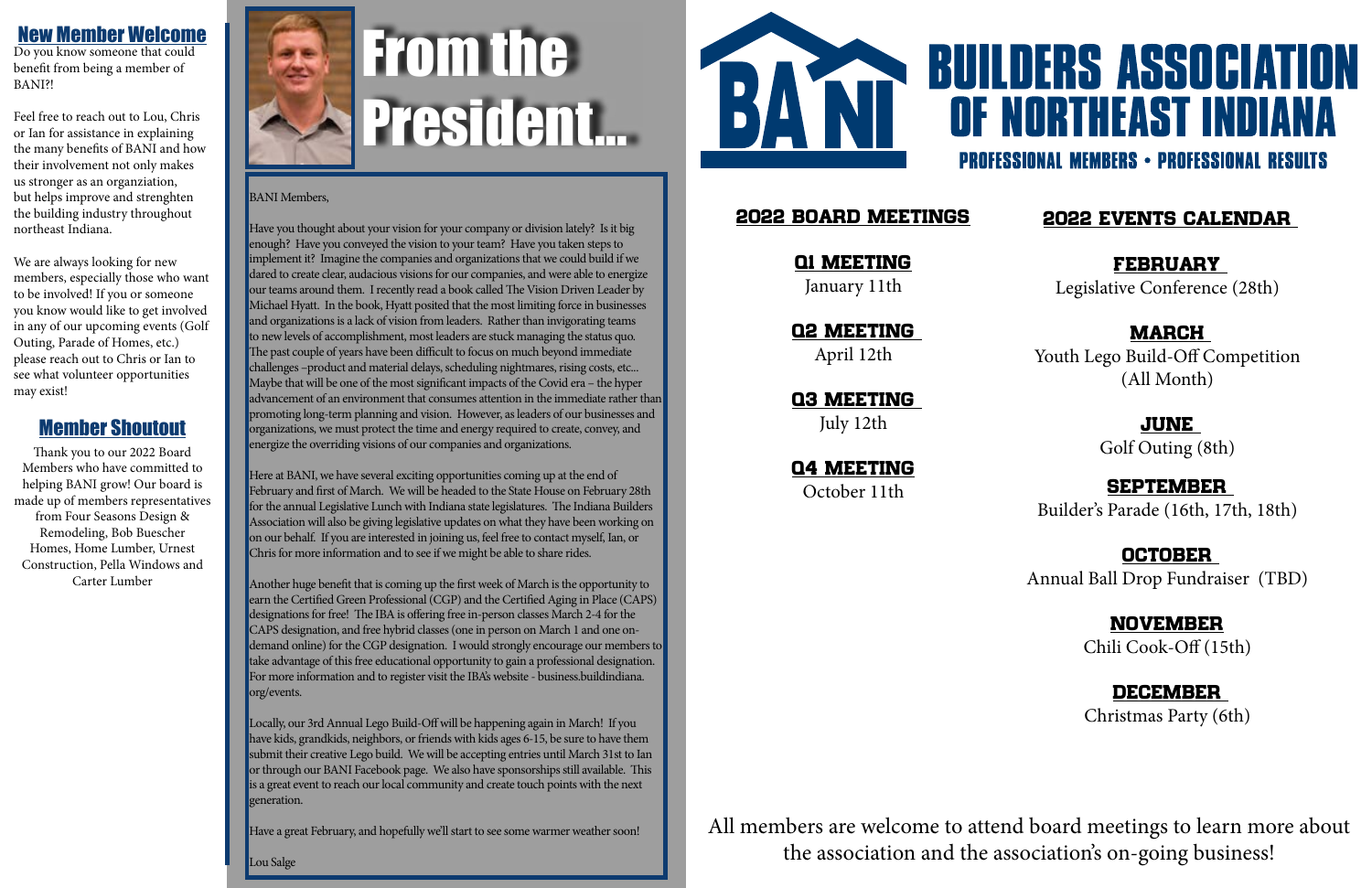

# BUILDERS ASSOCIA PROFESSIONAL MEMBERS • PROFESSIONA

## 2022 Officers

## Lou Salge - President

Four Seasons Design & Remodeling Email: lou@craftsman-design.com

## Jeff Wilson - Vice President

Bob Buescher Homes Email: jeff@bobbuescherhomes.com

## Chris Delagrange — Secretary Pella Windows Email: cdelagrange@pellani.com

Matt Moore - Treasurer Home Lumber of New Haven Email: mmoore@homelumberinc.com

## 2022 Board

Ian Garner

Email: ian@ba-ni.com Cell: 260-316-0280

## Chris Evans

Email: chris@ba-ni.com Cell: 260-668-4973

## Jeff Parks

Irving Materials Email: jparks@irvmat.com

## Fred Kreigh

UrNest Construction, LLC Email: urnestllc@gmail.com

## Lou Salge

\$30 if registered by February 21, 2022. \$40 after February 21.

Four Seasons Design & Remodeling Email: lou@craftsman-design.com

## Chris Delagrange

Pella Windows Email: cdelagrange@pellani.com

## Jeff Wilson

Bob Buescher Homes Email: jeff@bobbuescherhomes.com

Matt Moore Home Lumber of New Haven Email: mmoore@homelumberinc.com

## Executive Officers

## 2022 Legislative Conference & Board and Committee Meetings

February 28, 2022 - March 1, 2022

## Location:

Embassy Suites Downtown Indianapolis 110 West Washington St. Indianapolis, IN 46204

## Legislative Lunch held at the Statehouse

200 W. Washington Street, Indianapolis, IN 46204

## Fees/Admission:

## [Register Here](https://business.buildindiana.org/events/details/2022-legislative-conference-board-and-committee-meetings-349)

Meet with state lawmakers during the legislative session in Indianapolis to discuss priority issues affecting the home building industry. Indiana Builders Association's Legislative Conference begins on February 28 with a legislative briefing followed by a short walk to the Indiana Statehouse for lunch with State Senators and Representatives. IBA's Board of Directors will meet later that day then enjoy a networking reception that evening. Members return on March 1 for committee meetings. Don't miss the opportunity to protect your business and industry and establish relationships at this 2-day, annual event.

## 2022 Legislative Conference, **Board & Committee Meetings**

February 28 - March 1



Day 9 am 10:30  $11:30$ 30

2:30 4:30 Day 2

10:30

11:45  $2.30$ 

**Embassy Suites Downtown Indianapolis** 

| February 28          |                                       |
|----------------------|---------------------------------------|
| - 10 am              | Senior Officers Meeting               |
| am - 11:15 am        | <b>Legislative Briefing</b>           |
| m - 1 pm             | Lunch at the Statehouse               |
| m - 2:30 pm          | Board Orientation & Housing           |
|                      | Protection Fund Meeting               |
| m - 4.30 pm.         | <b>Board of Directors Meeting</b>     |
| m - 6:30 pm.         | <b>Welcome Reception for Legis</b>    |
| : March 1            |                                       |
| - 10:15 am           | <b>Executive Officers Meeting, Pa</b> |
|                      | Presidents Meeting & Codes N          |
| am - 11:45 am        | Association Issues Meeting &          |
|                      | Government Affairs Meeting            |
| m - 2 pm             | Executive Committee Lunch M           |
| m - 8:30 pm.         | .Additional Educational Opport        |
|                      |                                       |
|                      |                                       |
|                      |                                       |
| <b>SCO</b>           | Event sponsorship available           |
|                      | \$1500                                |
| <b>DEHAYES</b> CROSS | Contact Racile at                     |
|                      | Rae e Sbuild ndiana.org               |
| PARTNERS             |                                       |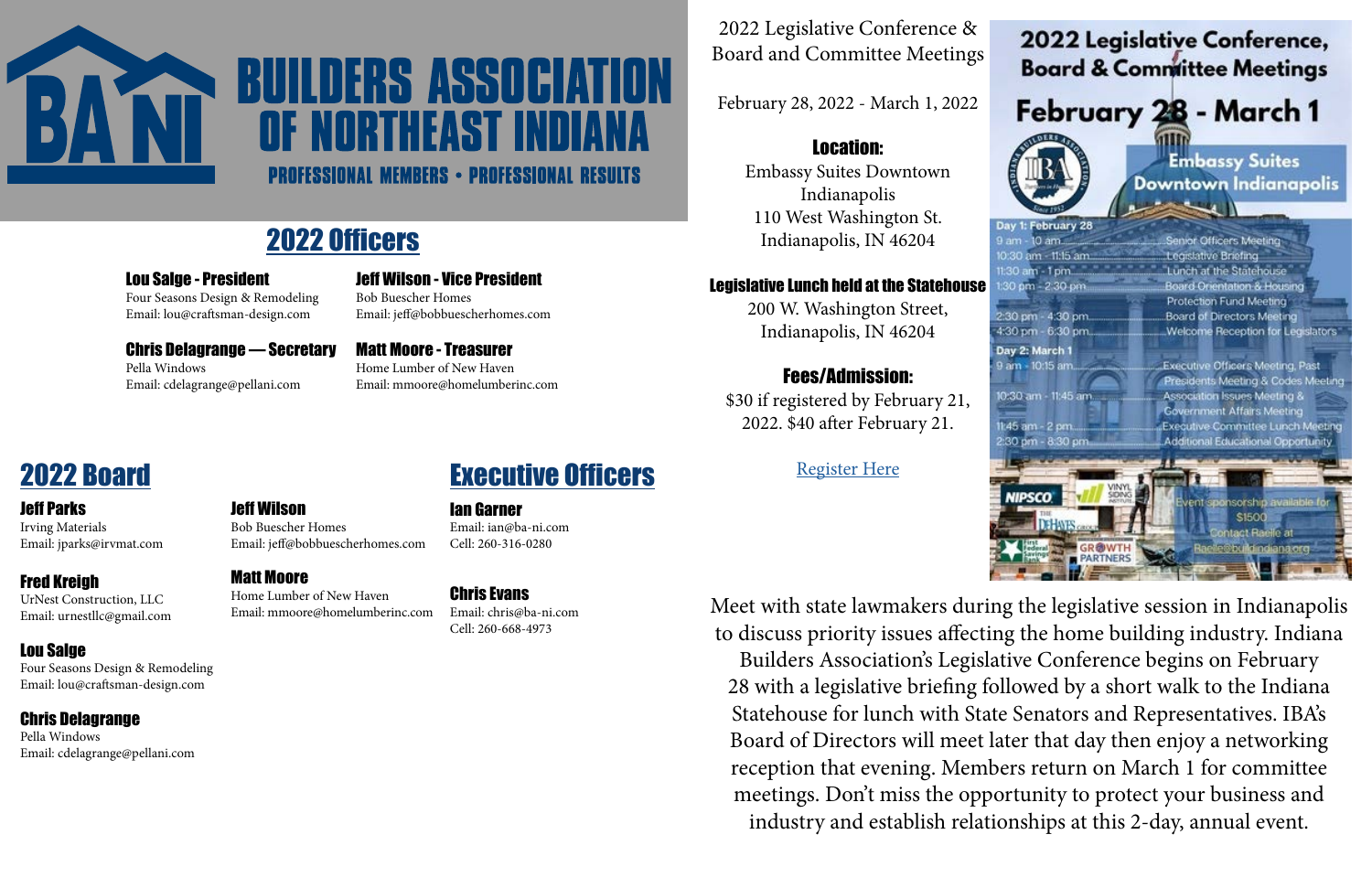# **BUILDERS ASSOCIATION** OF NORTHEAST INDIANA **PROFESSIONAL MEMBERS • PROFESSIONAL RESULTS** 3rd Annual Lego Build-Off





Our members want to see what the next generation of great home builders and trade professionals are capable of! Get out your Legos and start building!

Entries must be from kids ages 6-15 who reside in Steuben, LaGrange, Noble or DeKalb County.

There will be a 1st-3rd place winner from each age bracket (6-10) & (11-15), chosen by the BANI Board Members. There will also be a People's Choice category decided via Likes on the Lego Contest Album of our BANI Facebook page (The Album will be posted April 1st with Facebook voting taking place April 1st-11th). 1st-3rd place prizes for people's choice as well!

All entries must be submitted by March 31st to ian@ba-ni.com or via private message to BANI's Facebook Page. Entries must include the child's first name, age and county, as well as a photo of the finished project (please do not include the child within the photo).

Rules:

- 1. You may build anything you want, with however many pieces you want. Be creative and make your own design!
- 2. All entries must be received by Midnight on March 31st. Winners will be announced April 13th.
- 3. One entry per child: ages 6-15.
- 4. Give the design a name or title. If you wish to submit a brief description of your creation you may but it is not required
- 5. HAVE FUN!!!

EACH WINNER WILL WIN A NEW LEGO SET! For questions on rules and how to participate please contact Ian Garner at ian@ba-ni.com

4 Available Sponsorships \$250

Your LOGO Here



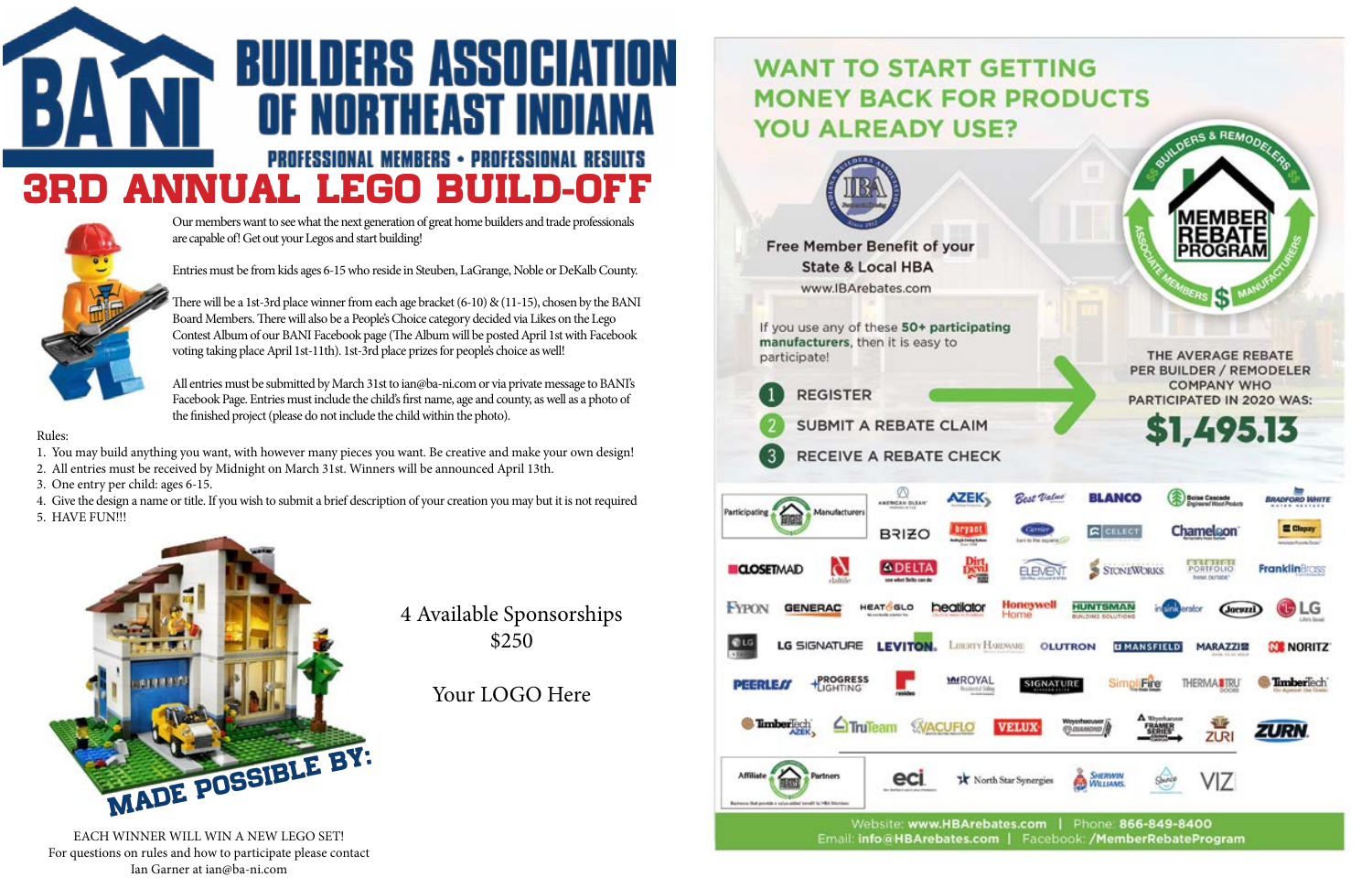## **Priority Issues Affecting Home Builders**

During the 2021 Legislative Session, state lawmakers will debate many issues affecting Indiana's home building industry. IBA's Advocacy Team will closely monitor the following priority issues to foster growth in Indiana and to protect our to provide housing that is safe and affordable for Hoosiers



**IBA takes an active role in the following issues impacting home builders:**

#### **Mandated Home Aesthetics**

- *We oppose local mandates on a home's aesthetics.*
- *• Housing that is safe and affordable is essential to the growth of every community.*
- *• Mandating restrictive design elements leads to more costly housing and limits consumer choice.*
- *• Healthy housing markets offer a wide range of housing options at various price points.*

#### **Workforce Development**

*We support workforce development initiatives that promote and advance careers in the construction industry.* 

**Insurance** • Worker's



**Business Regulation**   $\cdot$  Econom

- *• Construction workforce shortages result in more costly and time-consuming building and infrastructure projects and are detrimental to Indiana's economic growth.*
- *• Allocating funding to programs that promote careers in construction and offering career and technical education are essential to address the skilled labor shortage.*
- *• The Indiana Builders Association, in partnership with the Indiana Construction Roundtable Foundation, continues to advocate for the continuation and expansion of the Build Your Future Indiana program.*

### **Natural Gas Bans**

#### *We oppose natural gas bans.*

- *• Nearly 70% of Hoosiers heat their homes with natural gas.*
- *• Banning natural gas in residential and commercial buildings will have a negative impact on the economy, families, and small businesses and is a costly, inefficient means to*

Construction • Water/Sewer Infrastructure

| Development<br>• Impact Fees<br>• Foreclosure Issues<br>• Homeowners<br>Associations<br>• Contractor<br>Licensing<br>• Home Inspectors<br>• Mechanic's Lien<br>• Home Warranties<br>· Performance & | Compensation<br>• Medical<br>Insurance<br>· Title Insurance<br>Labor<br>• Workforce<br><b>Training Programs</b><br>• Employee<br>Classification                                                                    |
|-----------------------------------------------------------------------------------------------------------------------------------------------------------------------------------------------------|--------------------------------------------------------------------------------------------------------------------------------------------------------------------------------------------------------------------|
| Maintenance<br><b>Bonds</b>                                                                                                                                                                         | • Unemployment<br><b>Insurance Trust</b><br>Fund                                                                                                                                                                   |
| Taxation                                                                                                                                                                                            | <b>Land Development</b>                                                                                                                                                                                            |
| • Model/<br><b>Speculative Home</b><br>Exemption<br>· TIF Districts<br>• Historic<br><b>Preservation Tax</b>                                                                                        | • Private Property<br><b>Rights</b><br>• Eminent Domain<br>• Planning & Zoning<br>• Complete Streets                                                                                                               |
| Credit                                                                                                                                                                                              | <b>Energy &amp; Environment</b><br>• Onsite Sewage                                                                                                                                                                 |
| <b>Construction Codes &amp;</b><br><b>Standards</b><br>• Statewide Building<br>Codes<br>• Product<br>Mandates<br>• Permit &<br><b>Inspection Fees</b><br>• Energy Efficiency<br>• Fire Sprinklers   | Systems<br>• Combined Sewer<br>Overflows<br>• Mold Remediation<br>• No More<br><b>Stringent Than</b><br>Corresponding<br><b>Federal Provisions</b><br>• Wetland<br>Mitigation<br>• Lead Paint<br>• Radon-resistant |

| achieve desired climate goals. |  |  |
|--------------------------------|--|--|
|                                |  |  |

*• Mandated electrification takes away choice and raises prices for all customers.* 

#### **Isolated Wetlands**

*We oppose state regulation of isolated wetlands that are more stringent than current federal regulations.*

- *• Water is regulated and protected through a variety of federal, state, and local laws and regulations, as well as through the actions and initiatives of the regulated community, organizations and citizens.*
- *• The Navigable Waters Protection Rule, which became effective on June 22, 2020, clarifies that federal jurisdiction of wetlands does not include isolated wetlands or ephemeral streams. • Eliminating the state regulations on certain*
- *isolated wetlands provides regulatory relief for developers and property owners.*



crease, 4,768 households are priced out of the market in Indiana.

> Greg Gerbers, CIC greg@dehayes.com 260-969-1311



## Building Materials Remain Top Challenge for Builders

Prices for building materials were a significant issue for 96% of builders in 2021, and 91% of the builders expect it to continue being a problem in 2022, according to the NAHB/Wells Fargo Housing Market Index.

Availability/time it takes to obtain building materials was also a predominant issue for the large majority (91%) of builders, and 90% expect it will remain an issue in 2022. The high incidence of builders reporting building material problems is not surprising given recent increases in material prices.

building materials - significant problem graph

For comparison, the portion of builders reporting building materials prices as a "significant problem" has been trending up for the past decade:

building materials changes over the years. Meanwhile, the cost and availability of labor was reported as a significant problem by only 13% of builders in 2011. The share increased to:

 30% in 2012, 53% in 2013, 61% in 2014, 71% in 2015, 78% in 2016, 82% in both 2017 and 2018, 87% in 2019 and 65% in 2020.

Although 82% indicated it was problem in 2021, 85% expect that problem to continue in 2022. The large number of unfilled job openings in the construction industry is an indicator of this issue.

Other problems that are expected to become worse in 2022 include: Rising inflation in U.S. economy Federal environmental regulations and policies Gridlock/uncertainty in Washington making buyers cautious Concern about employment/economic situation Taxes on home builders High interest rates Attempts to limit mortgage interest deduction/other

# THE **DEHAYES** GROUP

[Click here to see the graphs from this article](https://nahbnow.com/2022/02/building-materials-remain-top-challenge-for-builders/)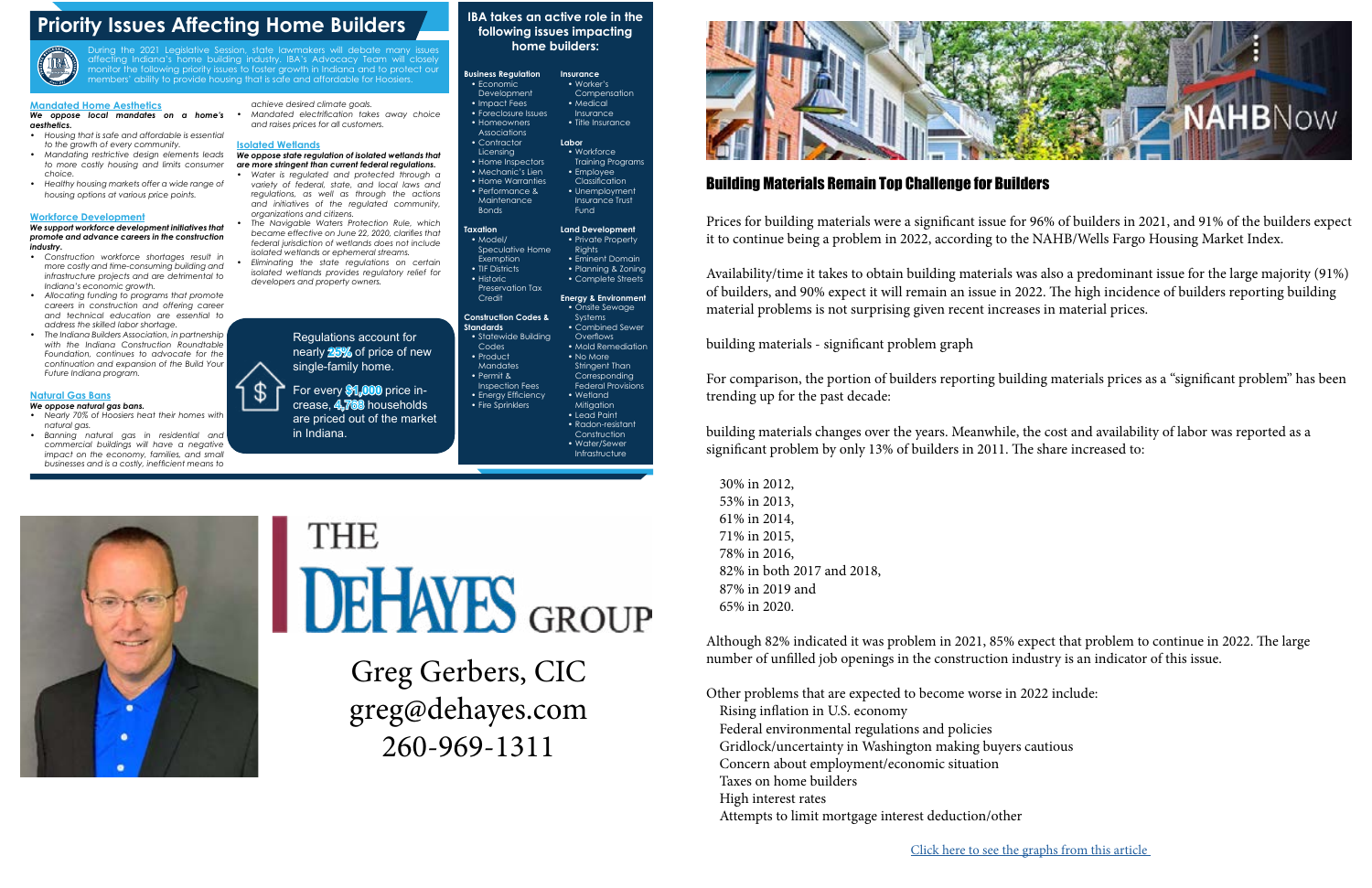

GR級V

## **Indiana Builders Association** Value of Membership at a glance

## **Savings, Discounts and Rebate Programs Available only to IBA Members**

|                                                 | <b>COMPANY</b>                                              | <b>PRODUCT</b>                                                                                                                                                                                  | <b>INFO</b>                                                  |
|-------------------------------------------------|-------------------------------------------------------------|-------------------------------------------------------------------------------------------------------------------------------------------------------------------------------------------------|--------------------------------------------------------------|
|                                                 | <b>Member Rebate</b><br>Program                             | <b>Rewards builders and remodiers for using</b><br>any of the 50+ participating manufacturers.                                                                                                  | hbarebates.com/iba.html                                      |
|                                                 | Speedway<br>Superfleet<br><b>Fueling Program</b>            | Earn rebates on fuel at thousands of Speed-<br>way locations when you use your Super-<br><b>Fleet MasterCard.</b>                                                                               | superfleet.net                                               |
| National<br>Purchasing<br>Partners              | <b>National Purchasing</b><br><b>Partner</b>                | Offers discounts on products and<br>services including Verizon, office<br>supplies, tech devices and more.                                                                                      | mynpp.com                                                    |
| <b>GALAMENTOS</b>                               | <b>Great American</b><br><b>Insurance Group</b>             | Offers builder's risk insurance for<br>projects ranging from a single custom home<br>to a subdivision.                                                                                          | bit.ly/2SokHqB                                               |
|                                                 | <b>Snazzy Traveler</b>                                      | Free access to savings on hotels, cars and<br>cruises with no blackout dates or travel<br>restrictions.                                                                                         | snazzytraveler.com                                           |
|                                                 | <b>Quality Builders</b><br>Warranty                         | Get a home warranty program that holds its mem-<br>bers to the highest standards, limits your overall<br>liability, and lets you join a network of some of the<br>best builders in the country. | gbwc.com                                                     |
|                                                 | <b>Thurston Springer</b>                                    | This 401K program offers employees a<br>quality refirement program at a<br>competitive cost that ensures they are<br>ready for retirement.                                                      | bil.ly/2w9fX0r                                               |
| 訂<br><b>Millener</b> Trust                      | <b>Indiana Employers</b><br><b>Trust</b>                    | Members have the opportunity to choose a<br>high-quality, affordable group health care<br>plan administered by Anthem.                                                                          | loganlavellehunt.com/associ-<br>ations/home-builders-indiana |
| CENTRAL<br><b>INSURANCE</b><br><b>COMPANIES</b> | <b>Logan Lavelle Hunt &amp;</b><br><b>The DeHayes Group</b> | Full-service insurance agencies that handle<br>any insurance or financial need that may<br>arise.                                                                                               | loganlavellehunt.com/busi-<br>ness-insurance                 |
| <b>TH PARTNERS</b>                              | <b>Small Busienss</b><br><b>Growth Partners</b>             | Achieve success by providing them with a one of<br>a kind Business Plan of Action that isn't available<br>to the general public.                                                                | smallbusinessgrowth<br>partners.com                          |





## Average Loan Sizes Reach Record Highs

The Mortgage Bankers Association's (MBA) latest weekly application surveys show average loan sizes reaching consecutive record highs each week for the latest month, with a record high of \$446,000 for the week ending February 4. Accompanying the increase was a similar dramatic rise in the 30-year fixed-rate mortgage rates, reaching 3.83 percent in the latest week. These factors are obstacles for entry-level homebuyers.

The 30-year fixed-rate mortgage averaged 3.7 percent for the current month, compared to 3.4 percent the previous month. The MBA's seasonally adjusted Market Composite Index showed total mortgage activity decreasing in the latest week by 8.1 percent, consisting of a 9.6 percent decrease in Purchasing and 7.3 percent decrease in Refinancing.

The climbing rates have provided borrowers little incentive to refinance, which had been trending downward since late 2020.

Purchasing activity showed minor gains, relative to the previous month. The gains owed more to conventional loan purchases. The MBA cites slower growth in government purchase activity as being partly responsible for loan size appreciation.

On an unadjusted basis, the Purchasing Index in the latest week was 12 percent lower than what it was one year ago (year-over-year percent change for the same week) and its refinancing counterpart was 52 percent lower.

The refinance share of mortgage activity decreased to 56.2 percent of total applications from 57.3 percent the previous week. The adjustable-rate mortgage (ARM) share of activity remained unchanged at 4.5 percent of total applications.

[Click here to see the graphs from this article](https://eyeonhousing.org/2022/02/average-loan-sizes-reach-record-highs/) 

## **Members Save Millions** Start saving at nahb.org/savings



101 West Ohio Street, Ste. 710, Indianapols, IN 46204 317-917-1100 | 800-377-6334 www.buildindiana.org